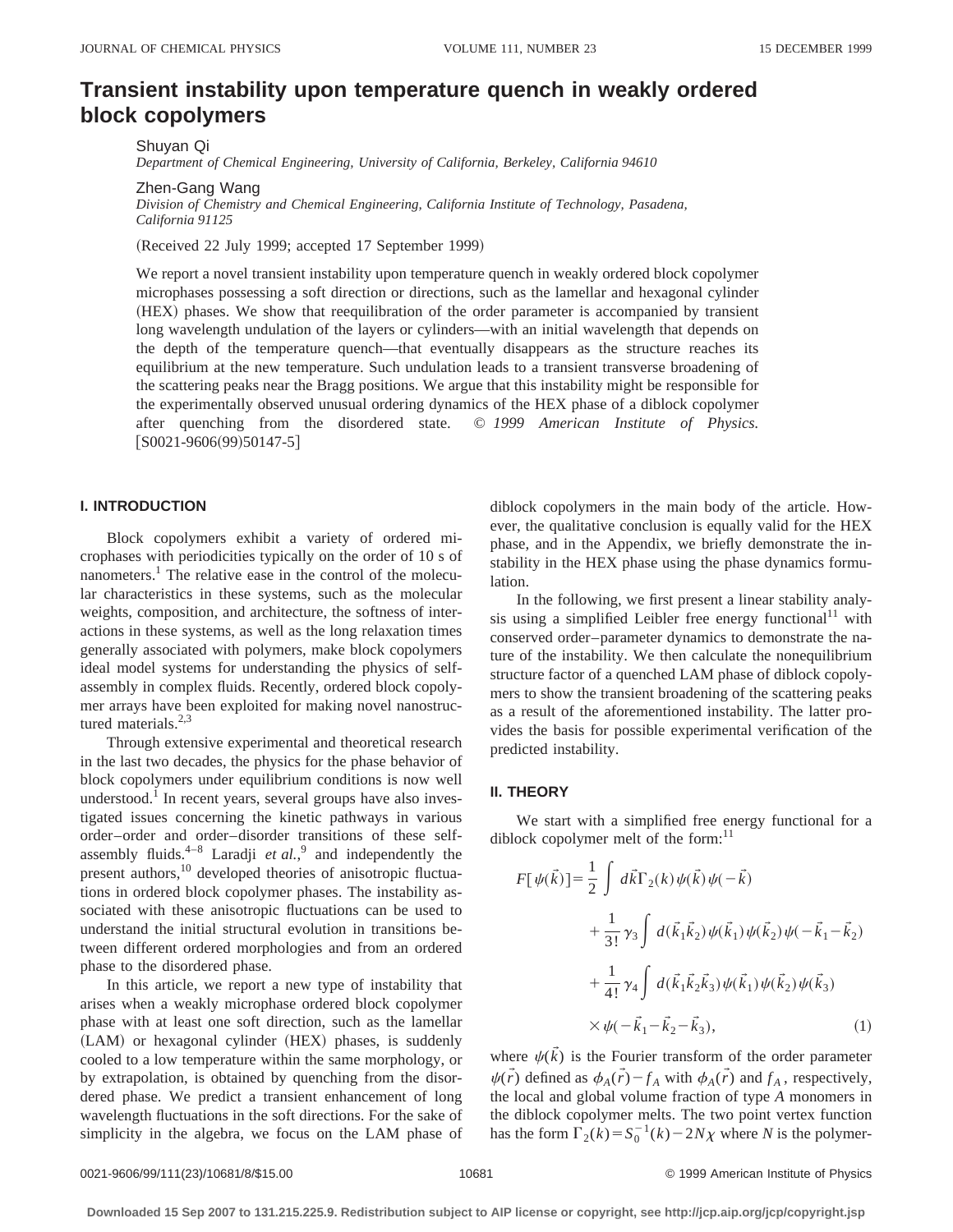ization index,  $\chi$  is the Flory–Huggins parameter, and  $S_0(k)$ is the structure factor for a noninteracting diblock copolymer and is peaked at a wave-number  $k_0$  which roughly corresponds to the radius of gyration of the diblock copolymer chain but is generally dependent on  $f_A$ . Following Fredrickson and Helfand, $12$  the third- and fourth-order vertex functions have been approximated as *k*-independent constants which are denoted simply by  $\gamma_3$  and  $\gamma_4$ , respectively. Note that  $\gamma_3$  and  $\gamma_4$  are functions of  $f_A$ ;  $\gamma_3 = 0$  when  $f_A = 1/2$ .

We assume that the time evolution of the order parameter is described by the time-dependent Ginzburg–Landau equation for a conserved order-parameter  $($ model B in the classification by Hohenberg and Halperin<sup>13</sup>) with a constant mobility coefficient *M*. In Fourier space, the equation is

$$
\frac{\partial \psi(\vec{k})}{\partial t} = -k^2 M \left[ \frac{\delta F}{\delta \psi(-\vec{k})} \right] + \eta(\vec{k}, t), \tag{2}
$$

where  $\eta(\tilde{k},t)$  is a random force with zero mean and a second moment obeying the fluctuation–dissipation relation

$$
\langle \eta(\vec{k},t)\,\eta(\vec{k'},t')\rangle = 2(2\,\pi)^3 k_B T M k^2 \delta(\vec{k}+\vec{k'})\,\delta(t-t').
$$
\n(3)

In the case of temperature quench, *T* should be taken as the final temperature.<sup>14</sup> Equations  $(1)$  and  $(2)$  have been the basis for several theoretical studies of dynamic issues in block copolymers.15–20

In the ordered state, it is convenient to separate the order parameter into an average part and a fluctuating part,

$$
\psi(\vec{k}) = \langle \psi(\vec{k}) \rangle + \Delta \psi(\vec{k}). \tag{4}
$$

The average order-parameter can be represented as

$$
\langle \psi(\vec{k}) \rangle = \sum_{\vec{G}} A_{\vec{G}} \delta(\vec{k} - \vec{G}), \tag{5}
$$

corresponding to a superposition of plane waves in real space  $\langle \psi(\vec{r}) \rangle = \sum_{\vec{G}} A_{\vec{G}} \exp(i\vec{G} \cdot \vec{r})$ , where  $\vec{G}$  is the set of reciprocal lattice wave-vectors of the ordered phase. For the LAM phase of diblock copolymers, substituting Eq.  $(4)$  into the dynamic equation Eq.  $(2)$ , we obtain, to linear order in  $\Delta \psi(k)$ 

$$
\frac{\partial A_{\vec{G}}}{\partial t} = -Mk_0^2 \left[ \Gamma_2(\vec{G}) + \frac{\gamma_3}{2} \sum_{\vec{G}'} A_{\vec{G}'} A_{\vec{G} - \vec{G}'}
$$

$$
+ \vec{G}' A_{\vec{G}''} A_{\vec{G} - \vec{G}'} - \vec{G}'' \right],
$$
(6)

and

$$
\frac{\partial \Delta \psi(\vec{k})}{\partial t} = -Mk^2 \bigg[ \Gamma_2(k) \Delta \psi(\vec{k}) + \gamma_3 \sum_{\vec{G}} A_{\vec{G}} \Delta \psi(\vec{k} - \vec{G})
$$

$$
+ \frac{\gamma_4}{2} \sum_{\vec{G}} \sum_{\vec{G'}} A_{\vec{G}} A_{\vec{G}} A_{\vec{G}} \Delta \psi(\vec{k} - \vec{G} - \vec{G'}) \bigg] + \eta(\vec{k}, t). \tag{7}
$$

It is obvious that  $1/k_0$  serves as a natural length scale in our problem, while  $1/(Mk_0^2)$  yields a natural time scale. Thus, it is convenient to define dimensionless wave-vectors  $\vec{k}/k_0$  and dimensionless time  $tMk_0^2$ . However, to avoid excessiveness of notations, we will denote these simply as  $\vec{k}$ and *t*, with the understanding that in the subsequent analyses, the units of time and wave-numbers are, respectively,  $1/(Mk_0^2)$  and  $k_0$ .

In the weak segregation limit, the most important terms in the order parameter Eq.  $(5)$  are those with wave-vectors  $|\tilde{G}| = 1$  (in units of  $k_0$ ). For the lamellar phase there are only two such wave-vectors  $\vec{G} = \hat{z}$  and  $\vec{G} = -\hat{z}$ , where we have taken the lamellar normal in the *z*-direction. We denote these two wave-vectors as  $\vec{G}_0$  and  $-\vec{G}_0$ , respectively. With a proper choice of the origin of *z*, we can choose  $A\ddot{\epsilon}_0 = A_{\dot{-}}\ddot{\epsilon}_0$  $=$ *A* to be real. Thus, Eqs.  $(6)$  and  $(7)$  become,

$$
\frac{\partial A}{\partial t} = -\left(\tau + \frac{1}{2}\gamma_4 A^2\right) A,\tag{8}
$$

and

$$
\frac{\partial \Delta \psi(\vec{k})}{\partial t} = -k^2 \bigg\{ \Gamma_2(k) \Delta \psi(\vec{k})
$$
  
+  $\gamma_3 A [\Delta \psi(\vec{k} - \vec{G}_0) + \Delta \psi(\vec{k} + \vec{G}_0)]$   
+  $\frac{\gamma_4}{2} A^2 [2 \Delta \psi(\vec{k})$   
+  $\Delta \psi(\vec{k} - 2\vec{G}_0) + \Delta \psi(\vec{k} + 2\vec{G}_0)] \bigg\} + \eta(\vec{k}, t),$  (9)

where we have defined  $\tau=\Gamma_2(k_0)=2(N\chi^*-N\chi)$  with  $\chi^*$ the value of  $\chi$  at the spinodal of the disordered phase. For an instantaneous temperature quench, the final  $\tau$  value should be used.

Equation  $(9)$  represents a set of coupled equations that describe the time evolution of the anisotropic fluctuations in the LAM phase. These equations can be diagonalized to obtain the largest fluctuation modes $10$  at a given temperature. Alternatively, they can be analyzed using the standard perturbation arguments.<sup>21</sup> For asymmetric diblocks ( $\gamma_3 \neq 0$ ), Eq. (9) predicts that the least stable modes near the spinodal of the LAM with respect to the HEX are on two rings in the reciprocal space located at  $|\vec{k}| = 1$  and  $k_z = \pm 1/2$ .<sup>9,10</sup> In this paper, however, we are interested in long wavelength instabilities in the lamellar structure upon a temperature quench. Thus, we only examine fluctuations with  $\vec{k}$  near  $\vec{G}_0$ . Furthermore, although the analysis will not be presented here, it can be shown that the most unstable long wavelength fluctuations are those with wave-vectors perpendicular to the direction of  $G_0$ . Therefore, we focus on instabilities with wavevectors  $\vec{k} = \pm \vec{G}_0 + \vec{q}$  where  $\vec{q}$  is perpendicular to  $\vec{G}$ . The most significant fluctuations we need to keep are of the form  $\Delta \psi(\vec{G}_0 + \vec{q})$  and  $\Delta \psi(\vec{q} - \vec{G}_0)$ . The time evolution of each is obtained by setting  $\vec{k} = \vec{G}_0 + \vec{q}$  and  $\vec{k} = -\vec{G}_0 + \vec{q}$ , respectively, in Eq.  $(9)$ , which yields a set of coupled equations: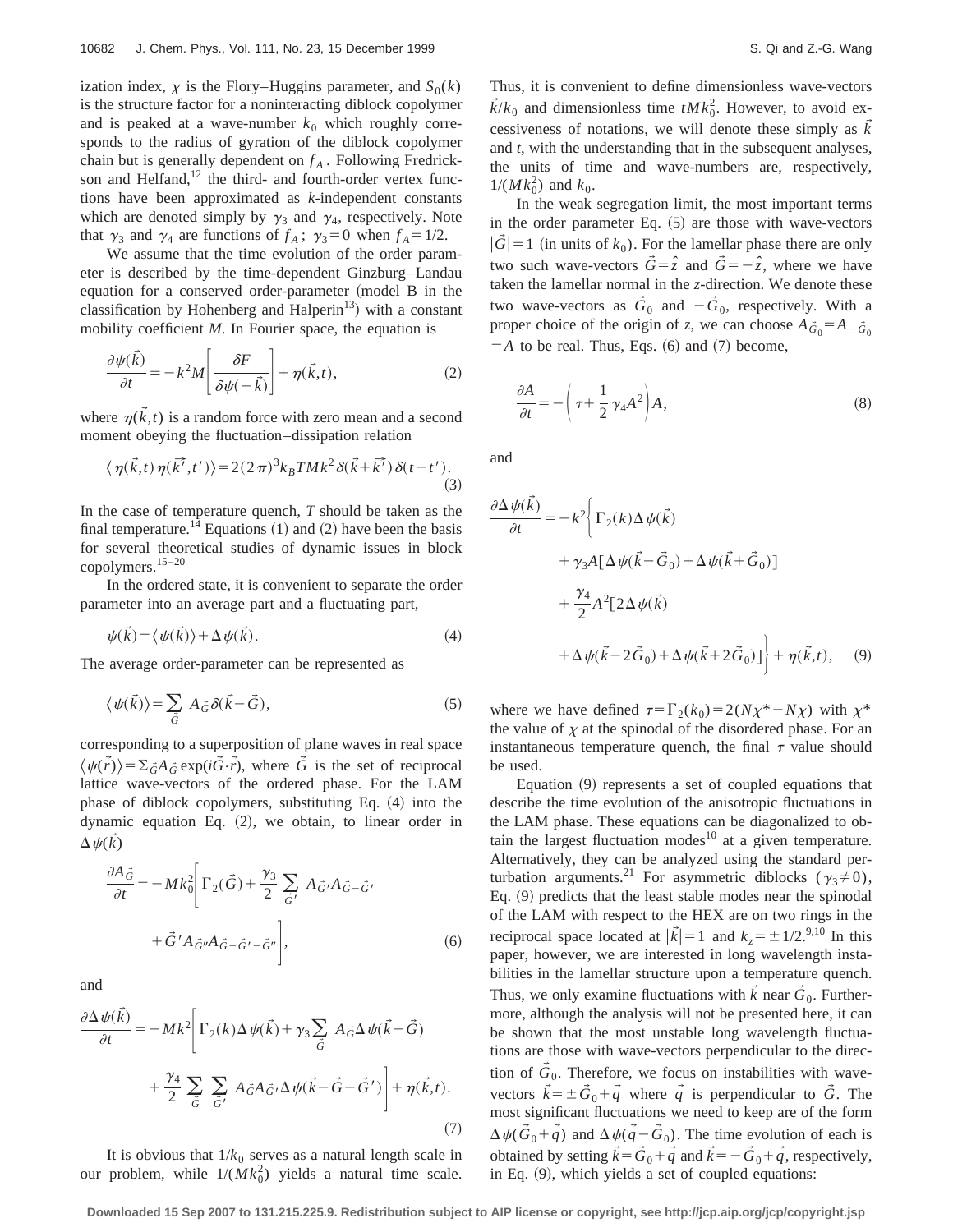$$
\frac{\partial \Delta \psi(\vec{G}_0 + \vec{q})}{\partial t} = -k^2 \left\{ \left[ \Gamma_2(k) + \gamma_4 A^2 \right] \Delta \psi(\vec{G}_0 + \vec{q}) + \frac{\gamma_4}{2} A^2 \Delta \psi(\vec{G}_0 - \vec{q}) \right\} + \eta(\vec{G}_0 + \vec{q}, t), \quad (10a)
$$

$$
\frac{\partial \Delta \psi(-\vec{G}_0 + \vec{q})}{\partial t} = -k^2 \left\{ \left[ \Gamma_2(k) + \gamma_4 A^2 \right] \Delta \psi(-\vec{G}_0 + \vec{q}) + \frac{\gamma_4}{2} A^2 \Delta \psi(\vec{G}_0 + \vec{q}) \right\} + \eta(-\vec{G}_0 + \vec{q}, t),
$$
\n(10b)

where we have made use of the fact that  $k^2 = (\vec{G}_0 + \vec{q})^2$  $=(\vec{G}_0 - \vec{q})^2$ . (Note that terms involving  $\gamma_3$  do not appear in Eqs. (10a) and (10b): they involve  $\Delta \psi(\vec{q})$ ,  $\Delta \psi(-2\vec{G}_0)$  $+\vec{q}$ , and  $\Delta \psi(2\vec{G}_0 + \vec{q})$  which are negligible for small  $|\vec{q}|$ , as compared to the dominant fluctuation modes at  $\vec{k} = \pm \vec{G}_0$  $+\vec{q}$ .) Diagonalizing these equations, we obtain two eigenmodes with their associated growth rates (eigenvalues). The first eigenmode corresponds to  $\Delta \psi(\vec{G}_0 + \vec{q}) : \Delta \psi(-\vec{G}_0 + \vec{q})$  $=1:-1$  and the second eigenmode corresponds to  $\Delta \psi(\vec{G}_0)$  $+\vec{q}$ ): $\Delta \psi$ ( $-\vec{G}_0 + \vec{q}$ )=1:1, with the respective eigenvalues

$$
\sigma_1(k) = -k^2 \bigg[ \Gamma_2(k) + \frac{\gamma_4}{2} A^2 \bigg],\tag{11a}
$$

$$
\sigma_2(k) = -k^2 \bigg[ \Gamma_2(k) + \frac{3\gamma_4}{2} A^2 \bigg].
$$
 (11b)

Before we proceed to analyze the stability of these modes, it is instructive to understand their physical content. In position space, the first eigenmode corresponds to a fluctuation of the form:

$$
\Delta \psi_1(\vec{r}) = c_1 [\cos(z + \vec{q} \cdot \vec{r}_{\parallel}) - \cos(z - \vec{q} \cdot \vec{r}_{\parallel})]
$$
  
= 
$$
-2c_1 \sin(z) \sin(\vec{q} \cdot \vec{r}_{\parallel}),
$$
 (12)

where  $\vec{r}_{\parallel}$  is the position vector in the plane of the layers. When added to the mean field order-parameter  $\langle \psi(\vec{r}) \rangle$  $=2A \cos(z)$ , this yields an order parameter profile of the form

$$
\psi_1(\vec{r}) = 2A \cos(z) - 2c_1 \sin(z) \sin(\vec{q} \cdot \vec{r}_{\parallel})
$$
  
\n
$$
\approx 2A \cos(z + u(\vec{r}_{\parallel})), \tag{13}
$$

where  $u(\vec{r}_{\parallel}) \approx (c_1/A)\sin(\vec{q}\cdot\vec{r}_{\parallel})$ . Obviously, the above equation describes a lamellar structure with undulation of the layers in the directions transverse to the lamellar normal.

A similar analysis shows that the second eigenmode leads to an order parameter profile of the form

$$
\psi_2(\vec{r}) = 2[A + c_2 \cos(\vec{q} \cdot \vec{r}_{\parallel})] \cos(z), \qquad (14)
$$

which describes a lamellar structure with the amplitude modulated periodically in the directions parallel to the layers. These two modes are illustrated schematically in Fig. 1.



FIG. 1. A two-dimensional illustration of the  $(a)$  undulation mode and  $(b)$ the amplitude–modulation mode, corresponding to Eqs.  $(13)$  and  $(14)$ , respectively. The parameters are set to be  $A=0.5$ ,  $c_1=0.25$ ,  $c_2=0.376$ , and  $|\tilde{q}| = 0.25.$ 

We now investigate the stability of these modes. Consider first the undulation mode. To facilitate the analysis and make the results more transparent, we use an approximate form of  $\Gamma_2$  in Eqs. (11a), (11b) by taking  $\Gamma_2(k) = \tau + b(k)$  $(1/k)^2$  where *b* is a  $f_A$ -dependent coefficient of order one that can be calculated from the exact  $\Gamma_2(k)$  near  $k_0$  (taken to be 1 in our units). This simple form captures the correct behavior of  $\Gamma_2$  near  $k_0$  as well as its asymptotic behavior in both the small and large *k* limits.<sup>11,22,23</sup> The exact  $\Gamma_2(k)$  can be used without any difficulty, which only leads to insignificant quantitative differences from the results obtained using the approximate form. Use of this approximate form of  $\Gamma_2$ yields a simple expression for the growth rate  $\sigma_1$ :

$$
\sigma_1 = -\tau - \frac{1}{2}\gamma_4 A^2 - (\tau + \frac{1}{2}\gamma_4 A^2)q^2 - bq^4.
$$
 (15)

For a lamellar phase at equilibrium, from Eq.  $(8)$ , the amplitude of the lamellar wave satisfies  $\tau + \frac{1}{2}\gamma_4 A^2 = 0$ . So the growth rate is simply  $\sigma_1 = -bq^4$  and is negative. Thus,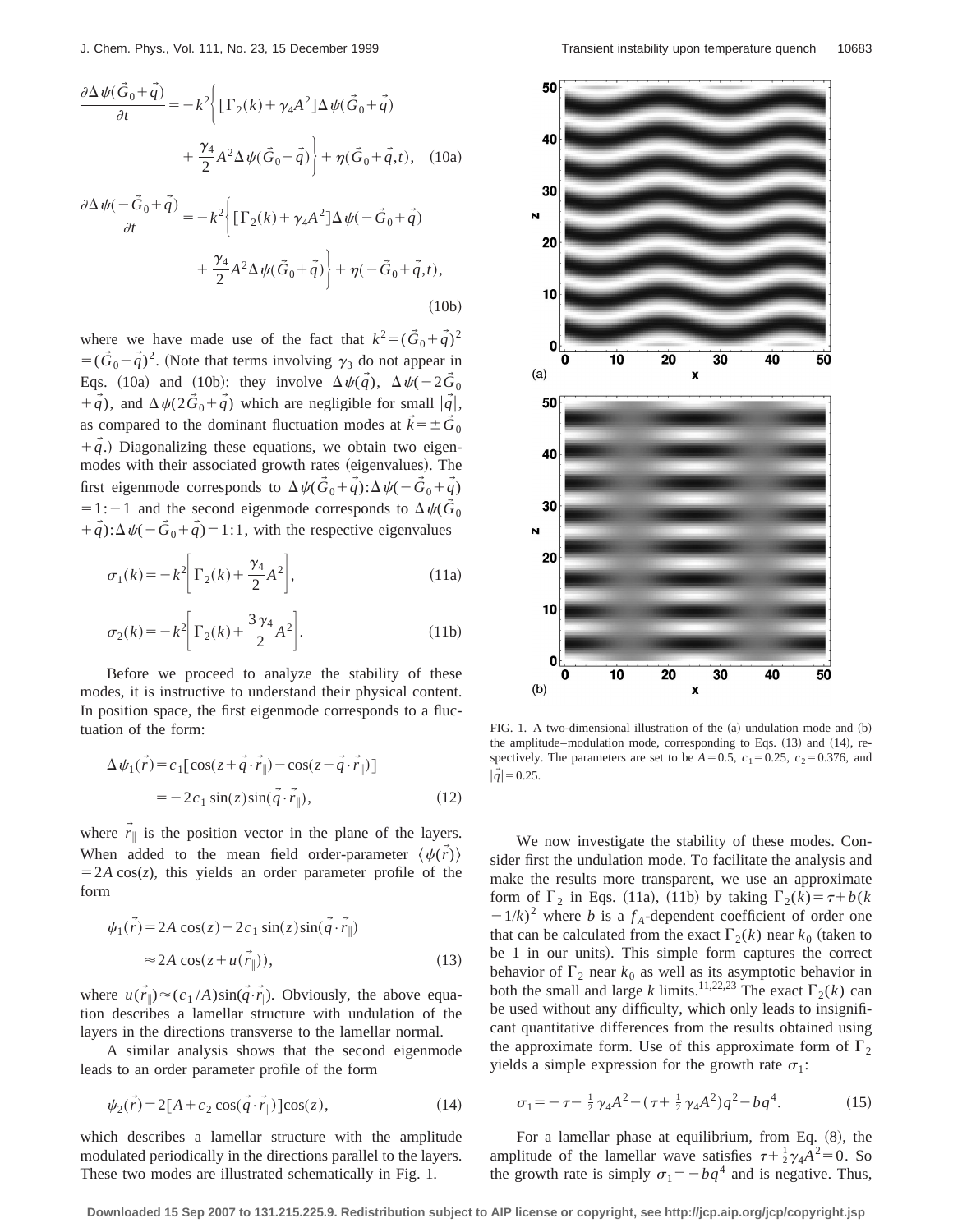any undulation in the layers will be damped. Physically this damping is due to the bending free energy penalty for the lamellar phase at equilibrium.

On the other hand, when temperature is suddenly decreased from an initial value  $\tau_i$  to a lower (more negative)  $\tau_f$ corresponding to a final equilibrium value  $A_f = \sqrt{-2\,\tau_f/\gamma_4}$ , the above growth rate becomes

$$
\sigma_1 = \frac{1}{2} \gamma_4 [A_f^2 - A(t)^2] + \frac{1}{2} \gamma_4 [A_f^2 - A(t)^2] q^2 - b q^4, \quad (16)
$$

where  $A(t)$  evolves according to Eq.  $(8)$  with an initial amplitude  $A_i = \sqrt{-2\tau_i/\gamma_4}$ . Obviously,  $A_f^2 - A^2 > 0$  for all  $t > 0$ and vanishes only as  $t \rightarrow \infty$ . In fact, the amplitude Eq. (8) can be solved analytically to yield

$$
A(t)^{2} = \frac{A_{i}^{2} \exp(\gamma_{4} A_{f}^{2} t)}{1 + (A_{i}/A_{f})^{2} \exp(\gamma_{4} A_{f}^{2} t)}.
$$
 (17)

Thus we have an analytical expression for the timedependence of the growth rate.

The  $q$ -independent term in Eq.  $(16)$  is due to the growth of the amplitude of the lamellar wave, whereas the *q*-dependent terms give rise to spatial structures in the transverse directions. At time *t*, the growth rate is positive for wave-numbers within  $0 \lt q \lt q_m$  with a maximum value at  $q = q_o$ , where

$$
q_m = \frac{1}{2\sqrt{b}} \left[ \gamma_4 (A_f^2 - A^2) + \sqrt{\gamma_4^2 (A_f^2 - A^2)^2 + 8b \gamma_4 (A_f^2 - A^2)} \right]^{1/2},
$$
(18)

and

$$
q_o = \left[ \gamma_4 (A_f^2 - A^2) / (2b) \right]^{1/2}.
$$
 (19)

Thus, any undulation with wave-numbers in the range  $0 < q$  $\leq q_m$  is unstable, that with  $q_o$  corresponding to an undulation mode that grows the fastest. Note that as *A*(*t*) evolves towards its new equilibrium value,  $q_m$  and  $q_o$  shift to smaller values and eventually vanish.

A similar analysis of  $\sigma_2$  shows that the mode corresponding to Eq. (14) becomes unstable when  $A_f^2 > 3A^2$ . Thus this instability requires a deeper temperature quench and also disappears at an earlier time.

In the Appendix, we provide a different view of the undulation instability by using Eq.  $(13)$  as an ansatz and derive a dynamic equation for the phase  $u(\vec{r}_{\parallel})$ .

To more fully characterize the fluctuations, we calculate the nonequilibrium structure factor  $S(\vec{G}_0 + \vec{q}, -\vec{G}_0 - \vec{q};t)$  $=$   $\langle \Delta \psi(\vec{G}_0 + \vec{q}, t) \Delta \psi(\vec{G}_0 + \vec{q}, t) \rangle$ . From Eqs. (10a), (10b), we can derive a set of two coupled equations involving  $S(\tilde{G}_0)$  $+\tilde{q}$ , $-\tilde{G}_0 - \tilde{q}$ ;*t*) and the off-diagonal  $S(\tilde{G}_0 + \tilde{q}, -\tilde{G}_0 + \tilde{q}$ ;*t*) which we will denote as  $S(q,t)$  and  $H(q,t)$ , respectively. These equations are first diagonalized and then solved using standard methods for linear, first-order differential equations. We skip the algebra here and merely quote the solution for  $S(q,t)$  which is the experimentally measurable quantity

$$
S(q,t) = \exp[\Lambda_1(q,t)] \left\{ \frac{1}{2} [S_0(q) - H_0(q)] + \frac{1+q^2}{(2\pi)^3} \int_0^t dt' \exp[-\Lambda_1(q,t')] \right\} + \exp[\Lambda_2(q,t)] \left\{ \frac{1}{2} [S_0(q) - H_0(q)] + \frac{1+q^2}{(2\pi)^3} \int_0^t dt' \exp[-\Lambda_2(q,t')] \right\},
$$
 (20)

where  $S_0(q)$  and  $H_0(q)$  are the equilibrium diagonal and off-diagonal structure factors at the initial  $\tau$ , and the functions  $\Lambda_1(q,t)$  and  $\Lambda_2(q,t)$  are defined as

$$
\Lambda_1(q,t) = 2 \int_0^t dt' \,\sigma_1(q,t'),\tag{21a}
$$

$$
\Lambda_2(q,t) = 2 \int_0^t dt' \sigma_2(q,t'). \tag{21b}
$$

The integrals can be performed by using the expressions for  $\sigma_1$  and  $\sigma_2$  in combination with the solution for the amplitude Eq.  $(8)$ ; the results are

$$
\Lambda_1(q,t) = -2bq^4t + (1+q^2)\ln\left[\frac{A(t)}{A_i}\right]^2,
$$
\n(22a)

$$
\Lambda_2(q,t) = -2bq^4t + 4\tau_f(1+q^2) + 3(1+q^2)\ln\left[\frac{A(t)}{A_i}\right]^2,
$$
\n(22b)

where the ratio involving  $A(t)$  is given by Eq. (17).

The calculated structure factor at different times is shown in Fig. 2 for a temperature quench from  $\tau_i = -0.2$  to  $\tau_f$ = -1.5 corresponding to a change in *N* $\chi$  from 10.6 to 12. Figure 2(a) shows the structure factor  $S(q,t)$  while Fig. 2(b) shows the ratio  $S(q,t)/S(q,0)$ . The enhancement of scattering at intermediate times is evident in both plots. In Fig.  $2(b)$ , a shallow maximum can be observed in the enhancement, which corresponds to the fastest growing mode. As time evolves, the large *q*-part of the scattering curves collapses to the equilibrium scattering function at the final  $\tau_f$ . This reflects the suppression of fluctuations at large *q*'s. This ''cutting-off'' behavior can be understood by examining the function  $\Lambda_1(q,t)$ . Roughly speaking, the sign of  $\Lambda_1(q,t)$  can serve as indicator of whether a fluctuation with wave-number  $q$  is enhanced or suppressed. Since  $A(t)$  approaches its final equilibrium value exponentially [see Eq.  $(17)$  and Fig. 2(c)], for large *t*, we may set  $A(t) = A_f$  in Eqs. (22a). Setting  $\Lambda_1$  $=0$ , we obtain

$$
q_c \approx [b^{-1} \ln(A_f/A_i)]^{1/4} t^{-1/4}, \tag{23}
$$

while the wave-number corresponding to the largest enhancement shifts to zero according to

$$
q_f = \left[\frac{1}{2b} \ln(A_f/A_i)\right]^{1/2} t^{-1/2}.
$$
 (24)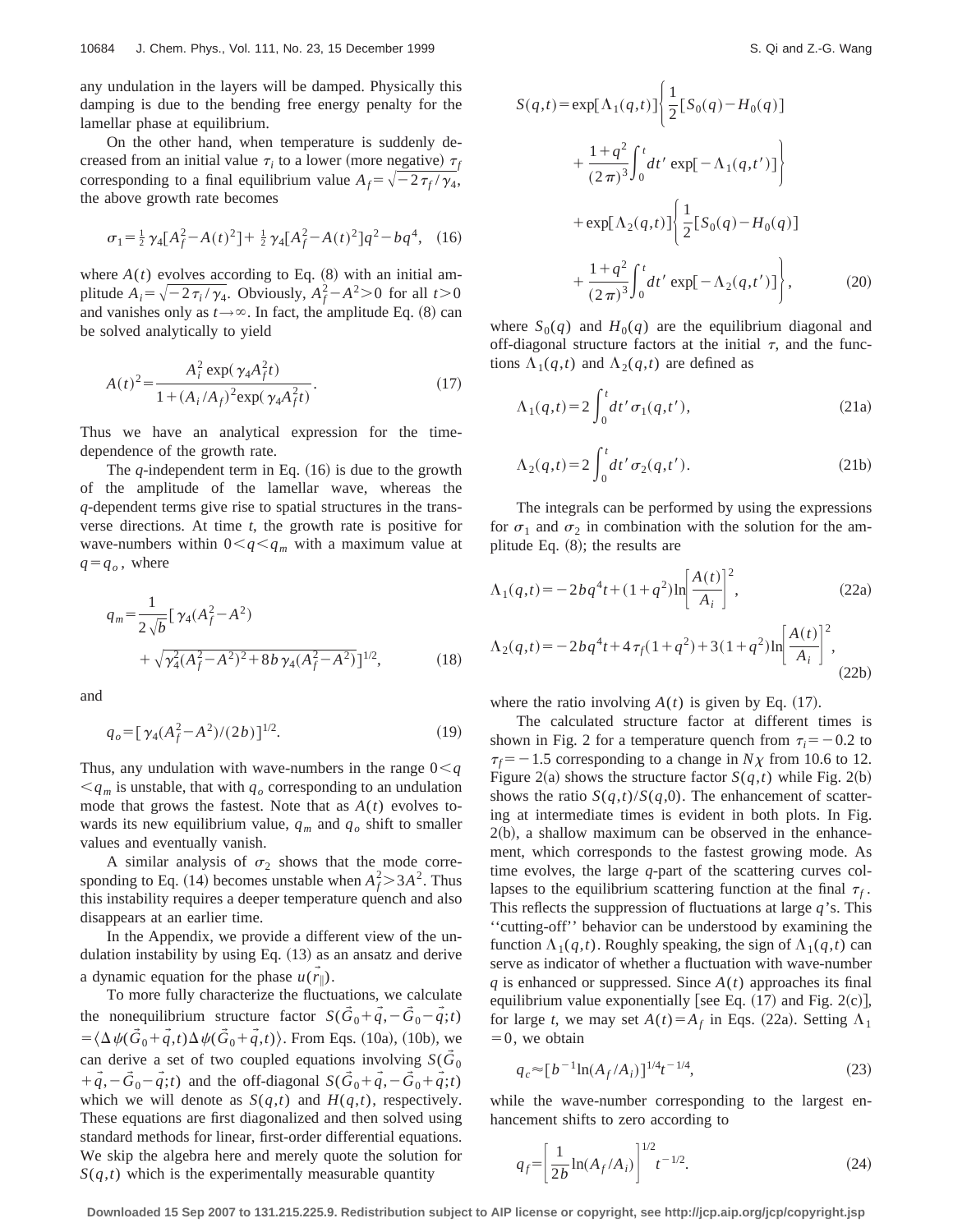

FIG. 2. Evolution of (a) the structure factor  $S(q,t)$  and (b) the ratio  $S(q,t)/S(q,0)$  for a symmetric diblock copolymer after a temperature quench from  $N\chi_i=10.6$  to  $N\chi_f=12$  within the lamellar state. (c) Evolution of the amplitude *A*(*t*) of the lamellar wave for the same temperature quench. For the structure factor, the exact form of  $\Gamma_2(k)$  is used.

Thus, the enhanced scattering decays algebraically even though the order parameter approaches equilibrium exponentially. This is clearly seen in Fig. 2: While the amplitude all but reaches its final equilibrium value at  $t=300$ , considerable enhancement of the scattering at small *q* remains for *t*  $=10000.$ 

These predictions can be directly tested in experiments using well-aligned lamellar samples.

#### **III. DISCUSSION AND CONCLUSION**

It should be clear from our analysis in Sec. II that the origin of the undulation instability is not fundamentally different from the better-known instability in the spinodal decomposition of binary fluid mixtures. $24$  However, the special symmetry in the lamellar phase makes the directions transverse to the lamellar normal different from the normal direction. Specifically, for long wavelength structural fluctuations at equilibrium, the deformation (measured by the local displacement of the layers from their equilibrium positions) can be separated into a longitudinal (compression) mode and a transverse (bending or undulation) mode.<sup>25–28</sup> While the former is penalized by a free energy cost proportional to the square of the first derivative of the displacement in the layer normal direction, the bending term is penalized only by the square of the second derivative in the transverse directions, therefore making the bending mode and the transverse directions especially ''soft'' and thus most susceptible to long wavelength perturbations. A temperature quench in effect produces a negative square gradient term for the displacement in the free energy. Whereas a longitudinal instability is prevented by the existence of the positive square gradient term in the longitudinal direction at equilibrium, no such term exists in the transverse direction and as a result an undulation instability develops for sufficiently long wavelength perturbations. A similar argument can be used to understand the undulation instability of the cylinders in the HEX phase.

Although our analysis assumes an initial state that is already in the lamellar phase, mathematically, our results should be equally valid when the initial state is the disordered state corresponding to a special  $A(0)=0$ . (Technically a small perturbation is needed to set the deterministic equation Eq.  $(8)$  in motion.) Figure 3 shows the enhancement of the scattering for a temperature quench corresponding to a change of  $N\chi$  from 0 to 12. In this case the effects are seen to be much more pronounced than for a quench within the lamellar phase as shown in Fig. 2. Again, the enhancement of the scattering at small wave-numbers persists long after the amplitude has reached its equilibrium value.

The Fredrickson–Helfand theory<sup>12</sup> predicts that the transition from the disordered state to an ordered state always involves a free energy barrier for finite polymerization index *N* and hence the transition kinetics from the disordered to the lamellar phase will always be via nucleation and growth.<sup>29</sup> This conclusion, however, is based on a specific method for treating the nonlinear fluctuations in the disordered states. While a number of experiments support the nucleation and growth mechanism,  $30-\overline{32}$  two recent experiments  $33,34$  seem to suggest the possibility of either spinodal-like kinetics, or vanishingly small nucleation barrier, in the disorder–order transition in block copolymers. A clear experimental distinction between the two scenarios may not be possible; what is relevant to our present discussion is that the lamellar or hexagonal order can appear on a large scale and without any significant time delay. Then, the ordering process can be viewed as a combination of the selection of the orientation of the lamellae or cylinders and the growth of the amplitude of the density wave. Our study thus shows that a newly formed LAM or HEX structure cannot be perfectly aligned but will be modulated by the undulation of the layers or cylinders in the soft directions and that these undulations can persist long after the lamellar or HEX order (measured by the amplitude of the density wave) is well established. An upper limit of the initial coherence length *L* in the transverse direction (along the cylinder direction or normal to the layer direction) can be estimated. From the Appendix and setting  $A=0$  in Eq.  $(A8)$ , we get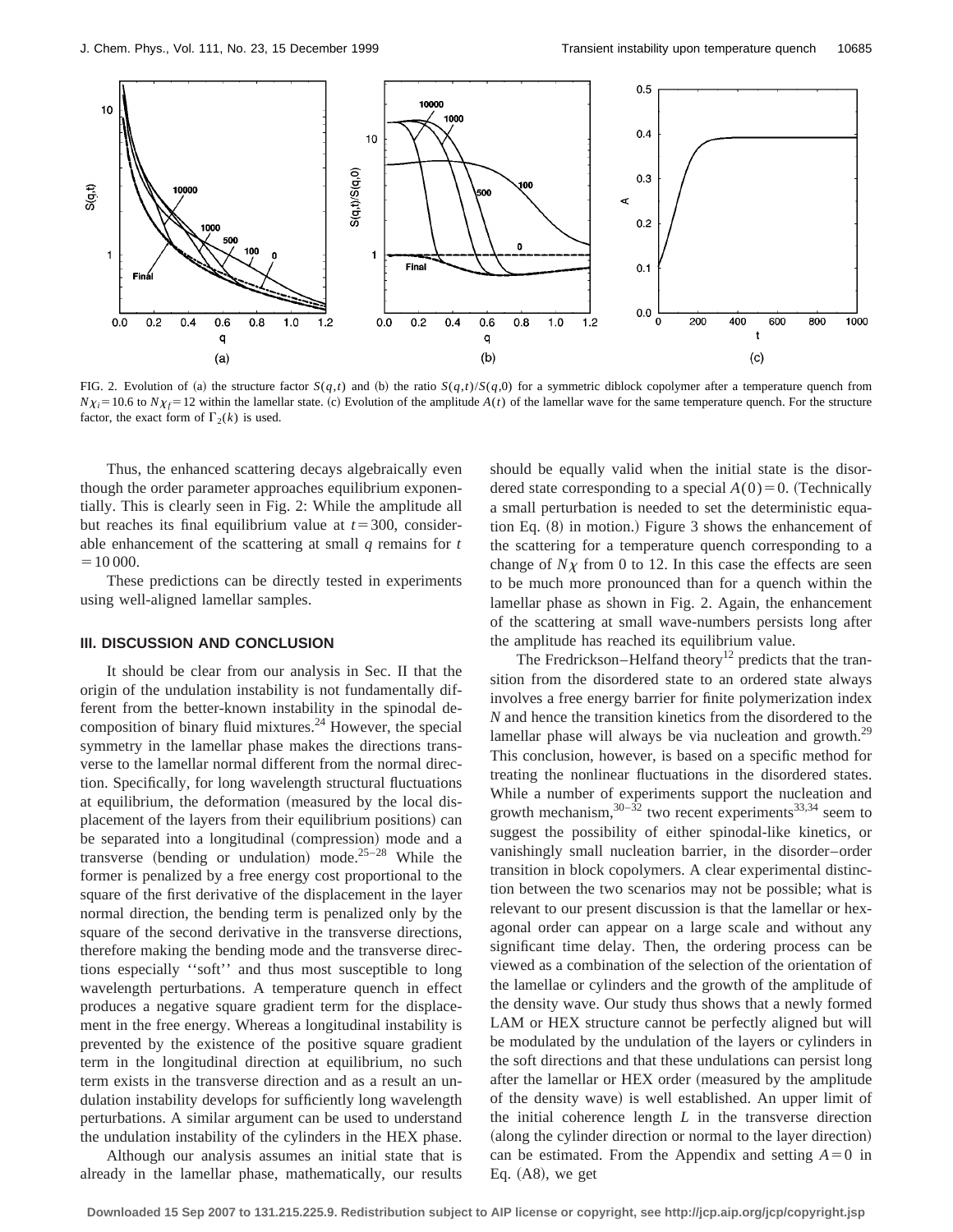

$$
L = \frac{2\pi}{k_0} \sqrt{\frac{b}{2(N\chi_f - N\chi^*)}}.
$$
 (25)

Our results might offer a possible explanation of the unusual kinetics observed by Balsara *et al.*<sup>34</sup> in a temperature quench from the disordered state to the HEX state for *polystyrene-b-polyisoprene* copolymer melts. These authors report that for large quench depths, the transition kinetics exhibit spinodal-like behavior. Using a combination of small-angle x-ray scattering and time-resolved depolarized light scattering, they demonstrate that hexagonal order occurs before the development of a coherent structure along the cylinder direction (which they call the liquid direction). They envisage the formation of arrays of hexagonally packed cylinders with a limited persistent length at the initial stage of the transition and subsequent straightening of the cylinders at late stages, with the second process occurring at a much slower rate. Such wormlike cylinders have been directly observed in a later experiment by Modi *et al.*<sup>35</sup> These findings are consistent with our theoretical results.

#### **ACKNOWLEDGMENTS**

We thank Professors N. P. Balsara, M. Muthukumar, and M. Cross for helpful discussions. We particularly thank Professor N. P. Balsara for explaining his experimental findings in Ref. 34 to us which in large part provide the impetus for our work. Financial support from the National Science Foundation (DMR-9531914), the Camille and Henry Dreyfus Foundation (TC-96-063), the Alfred P. Sloan Foundation  $(BR-3508)$ , and the Department of Energy  $(BES, through$ Professor A. K. Chakraborty at UC Berkeley) is gratefully acknowledged.

## **APPENDIX**

In order to provide additional insight into the nature of the instability and to provide support for our claim that a similar instability also arises in the HEX phase, we briefly sketch a linear stability analysis for the phase dynamics for both the LAM and HEX structures. For this analysis, it is more convenient to work in real space. Substituting the free

FIG. 3. (a) Evolution of the structure factor  $S(q,t)$  after a temperature quench from a disordered state with  $N\chi=0$  to a lamellar state with  $N\chi_f$  $=12.$  (b) Evolution of the amplitude *A*(*t*) of the lamellar wave for the same temperature quench. Again, the exact form of  $\Gamma_2(k)$  is used in producing the structure factor data.

energy functional into the time-dependent Ginzburg–Landau equation Eq.  $(2)$  and Fourier transforming the equation back to real space, we obtain

$$
\frac{\partial \psi}{\partial t} = \nabla^2 \left[ \tau \psi - b \nabla^2 \psi - 2b \psi + \frac{1}{2} \gamma_3 \psi^2 + \frac{1}{6} \gamma_4 \psi^3 \right] - b \psi,
$$
\n(A1)

where we have used the simplified form for  $\Gamma_2$ :  $\Gamma_2(k) = \tau$  $+(b(k-1/k)^2)$  and scaled the length and time, respectively, by  $1/k_0$  and  $1/(Mk_0^2)$ . For the linear stability analysis, we have dropped the thermal noise term.

We first consider the lamellar phase. We take the lamellar normal to be in the *z*-direction and denote the position vector in the plane parallel to the layers by  $\vec{r}_{\parallel}$ . For small displacement of the layers from their perfect periodic position, we may write the order parameter as

$$
\psi(\vec{r}) = A \sum_{G} \exp\{iG[z + u(\vec{r}_{\parallel}, z)]\},\tag{A2}
$$

where  $\vec{u}(\vec{r}_{\parallel},z)$  is the local displacement which amounts to a phase shift and  $G = \pm 1$ . At the linear order of *u*, we may expand the exponential to write

$$
\psi(\vec{r}) = A \sum_{G} \exp(iGz) [1 + iGu(\vec{r}_{\parallel}, z) + O(u^2)]. \tag{A3}
$$

For the lamellar phase in the one wave-number approximation, the quadratic term in the dynamic equation (or the cubic term in the free energy) does not contribute because it cannot produce a sinusoidal wave of the chosen wave-number. For the cubic term in the dynamic equation Eq.  $(A1)$ , we have

$$
\psi^3 = A^3 \sum_{G_1} \sum_{G_2} \sum_{G_3} \exp[i(G_1 + G_2 + G_3)z]
$$
  
×[1+i(G\_1 + G\_2 + G\_3)u(\vec{r}\_{\parallel}, z) + O(u^2)]. (A4)

The one wave-number approximation restricts the sum to only those values of  $G_i$ 's that satisfy  $G_1 + G_2 + G_3 = \pm 1$ . Since each  $G_i = \pm 1$ , the above sum reduces to

$$
\psi^3 = 3A^3 \sum_G \exp(iGz)[1 + iGu(\vec{r}_{\parallel}, z) + O(u^2)]. \tag{A5}
$$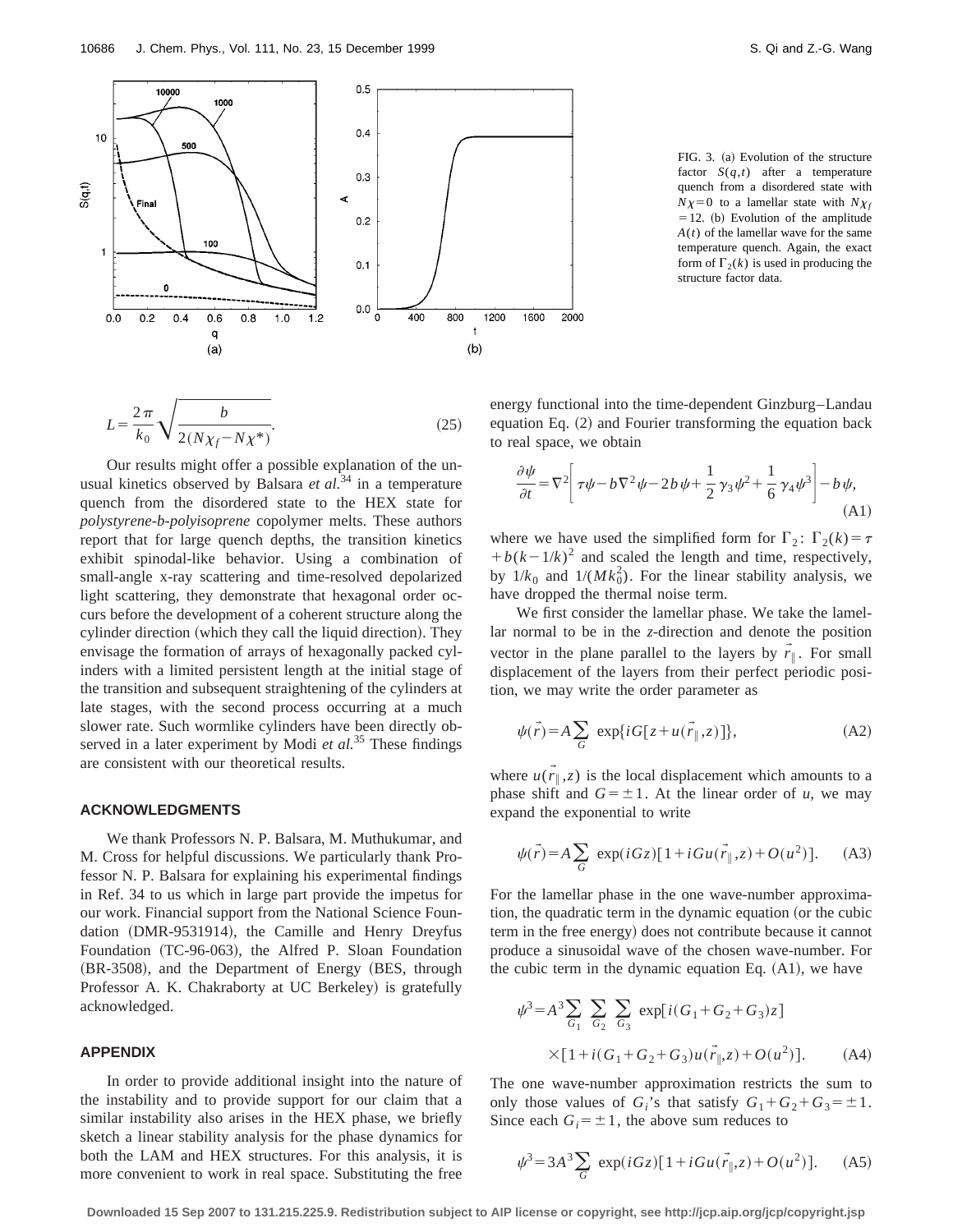Substituting Eqs.  $(A3)$ ,  $(A5)$  into Eq.  $(A1)$ , equating the real and imaginary terms separately and using the orthogonality of the function  $exp(iGz)$ , we obtain an equation for the amplitude  $A$ , which is nothing but Eq.  $(8)$ , and an equation for the phase:

$$
\frac{\partial u}{\partial t} = \left(\tau + \frac{1}{2}\gamma_4 A^2\right) \nabla_{\parallel}^2 u + \left(\tau + \frac{1}{2}\gamma_4 A^2 + 4b\right) \frac{\partial^2 u}{\partial z^2} \n- b \left(\nabla_{\parallel}^2 + \frac{\partial^2}{\partial z^2}\right)^2 u.
$$
\n(A6)

Fourier transforming this equation, we get

$$
\frac{\partial u(\vec{q},k_z)}{\partial t} = -\left[ \left( \tau + \frac{1}{2} \gamma_4 A^2 \right) q^2 + \left( \tau + \frac{1}{2} \gamma_4 A^2 + 4b \right) k_z^2 + bk^4 \right] u(\vec{q},k_z),
$$
\n(A7)

where  $\vec{q}$  and  $k_z$  are the wave-vectors conjugate to  $\vec{r}$  and *z*, respectively, and  $k^2 = q^2 + k_z^2$ .

At equilibrium,  $\tau + \frac{1}{2}\gamma_4 \tilde{A}^2 = 0$ . Thus fluctuation in *u* will be damped at a rate  $4bk_z^2 + bk^4$ . Clearly, the  $k_z^2$  term corresponds to an inhomogeneous compression/dilatation mode. Since this mode is already penalized by the  $k_z^2$  term, higher order terms in  $k_z$  may be ignored and  $4bk_z^2 + bk^4 \approx 4bk_z^2$  $+ bq^{4}$ . We recognize the  $q^{4}$  term as corresponding to the undulation mode. (In dimensionless form, the ratio between the compression and bending moduli for the lamellar phase is 4 in the weak segregation limit.<sup>27</sup>)

After a temperature quench,  $\tau + \frac{1}{2}\gamma_4 A^2$  < 0. Thus, an undulation mode with wave-vectors satisfying  $q^2 < q_c^2$  will be unstable, where

$$
q_c^2 = -(\tau + \frac{1}{2}\gamma_4 A^2)/b. \tag{A8}
$$

The maximum growth rate occurs for  $q^2 = q_c^2/2$ .

The compression/dilatation mode, on the other hand, remains stable because in the weak segregation we are considering,  $|\tau| < b$  and hence  $\tau + \frac{1}{2}\gamma_4 A^2 + 4b > 0$ . Therefore, insofar as the most unstable mode is concerned, we can simply restrict our consideration to the pure undulation mode by setting  $k_z=0$ .

We now consider the HEX phase. A similar consideration to the discussion given above leads to the expectation that the most unstable deformation will again be the undulation of cylinders because the compression and shear moduli are both positive at equilibrium. Assuming an ansatz of the following form:

$$
\psi(\vec{r}) = A \sum_{\vec{G}} \exp\{i\vec{G} \cdot [\vec{r}_{\perp} + \vec{u}(x)]\}
$$

$$
= A \sum_{\vec{G}} \exp[i\vec{G} \cdot \vec{r}_{\perp}] \{1 + i\vec{G} \cdot \vec{u}(x) + O(u^2)\}, \quad (A9)
$$

where  $\vec{G}$ 's are the set of the lowest reciprocal lattice vectors for the HEX structure with  $|\tilde{G}|=1$ . The cylinders are assumed to be oriented along the *x*-direction, and  $\vec{r}_\perp$  is the position vector in the *y*-*z* plane. Since we are only interested in the undulation mode, we have suppressed the  $\vec{r}_\perp$  dependence in  $\vec{u}$ .

In the one wave-number approximation,  $\psi^2$  and  $\psi^3$ , are, respectively,

$$
\psi^2 = 2A^2 \sum_{\vec{G}} \exp[i\vec{G}\cdot\vec{r}_\perp]\{1 + i\vec{G}\cdot\vec{u}(x) + O(u^2)\}, \text{ (A10)}
$$

and

$$
\psi^3 = 15A^3 \sum_{\vec{G}} \exp[i\vec{G} \cdot \vec{r}_\perp] \{1 + i\vec{G} \cdot \vec{u}(x) + O(u^2)\}.
$$
 (A11)

Substituting these into Eq.  $(A1)$ , equating the real and imaginary terms separately, and using the orthogonality of the function  $\exp(i\vec{G}\cdot\vec{r}_\perp)$ , we obtain

$$
\frac{\partial A}{\partial t} = -\left(\tau + \gamma_3 A + \frac{5}{2}\gamma_4 A^2\right) A,\tag{A12}
$$

and

$$
\frac{\partial \theta}{\partial t} = \left(\tau + \gamma_3 A + \frac{5}{2}\gamma_4 A^2\right) \frac{\partial^2 \theta}{\partial x^2} - b \frac{\partial^4 \theta}{\partial x^4},\tag{A13}
$$

where  $\theta = \vec{G} \cdot \vec{u}(x)$ . An equation of this form exists for each of the  $\tilde{G}$ 's. However, since only two of the six wave-vectors are independent, there are only two independent equations which are identical in form. Fourier transforming the above equation, we get

$$
\frac{\partial \theta(q)}{\partial t} = \left(\tau + \gamma_3 A + \frac{5}{2}\gamma_4 A^2\right) q^2 \theta - b q^4 \theta. \tag{A14}
$$

The analysis of this equation is the same as for the LAM case. After a temperature quench, modes with *q* in the range of  $0 < q^2 < q_c^2$  are unstable with  $q_c^2$  now given by

$$
q_c^2 = -\left(\tau + \gamma_3 A + \frac{5}{2}\gamma_4 A^2\right)/b. \tag{A15}
$$

- ${}^{1}$  F. S. Bates and G. H. Fredrickson, Phys. Today 52, 32 (1999).
- $2$ S. Förster and M. Antonietti, Adv. Mater. **10**, 195 (1998).
- <sup>3</sup> J. F. Ding and G. J. Liu, Chem. Mater. **10**, 537 (1998)
- <sup>4</sup>S. Sakurai, T. Momii, K. Taie, M. Shibayama, S. Nomura, and T. Hashimoto, Macromolecules 26, 485 (1993); S. Sakurai, H. Kawada and T. Hashimoto, *ibid.* 26, 5796 (1993); N. Sakamoto, T. Hashimoto, C. D. Han, D. Kim, and N. Y. Vaidya, *ibid.* **30**, 1621 (1997).
- <sup>5</sup>D. A. Hajduk, S. M. Gruner, P. Rangarajan, R. A. Register, L. J. Fetters, C. Honeker, R. J. Albalak, and E. L. Thomas, Macromolecules **27**, 490  $(1994).$
- $6$ M. F. Schulz, F. S. Bates, K. Almdal, and K. Mortensen, Phys. Rev. Lett. 73, 86 (1994); K. A. Koppi, M. Tirrell, F. S. Bates, K. Almdal, and K. Mortensen, J. Rheol. 38, 999 (1994); K. Almdal, K. Mortensen, K. A. Koppi, M. Tirrell, and F. S. Bates, J. Phys. II 6, 617 (1996).
- <sup>7</sup> C. Y. Ryu, M. S. Lee, D. A. Hajduk, and T. P. Lodge, J. Polym. Sci., Part B: Polym. Phys. 35, 2811 (1997); C. Y. Ryu, M. E. Vilgild, and T. P. Lodge, Phys. Rev. Lett. **81**, 5354 (1998).
- <sup>8</sup> J. K. Kim, H. H. Lee, Q.-J. Gu, T. Chang, and Y. H. Jeong, Macromolecules 31, 4045 (1998); H. H. Lee and J. K. Kim (unpublished).
- <sup>9</sup>C. Yeung, A. C. Shi, J. Noolandi, and R. C. Desai, Macromol. Theory Simul. 5, 291 (1996); M. Laradji, A. C. Shi, R. C. Desai, and J. Noolandi, Phys. Rev. Lett. **78**, 2577 (1997); M. Laradji, A. C. Shi, J. Noolandi and R. C. Desai, Macromolecules 30, 3242 (1997).
- <sup>10</sup> S. Y. Qi and Z.-G. Wang, Macromolecules **30**, 4491 (1997); S. Y. Qi and Z.-G. Wang, Polymer 39, 4639 (1998).
- $11$ L. Leibler, Macromolecules **13**, 1602 (1980).